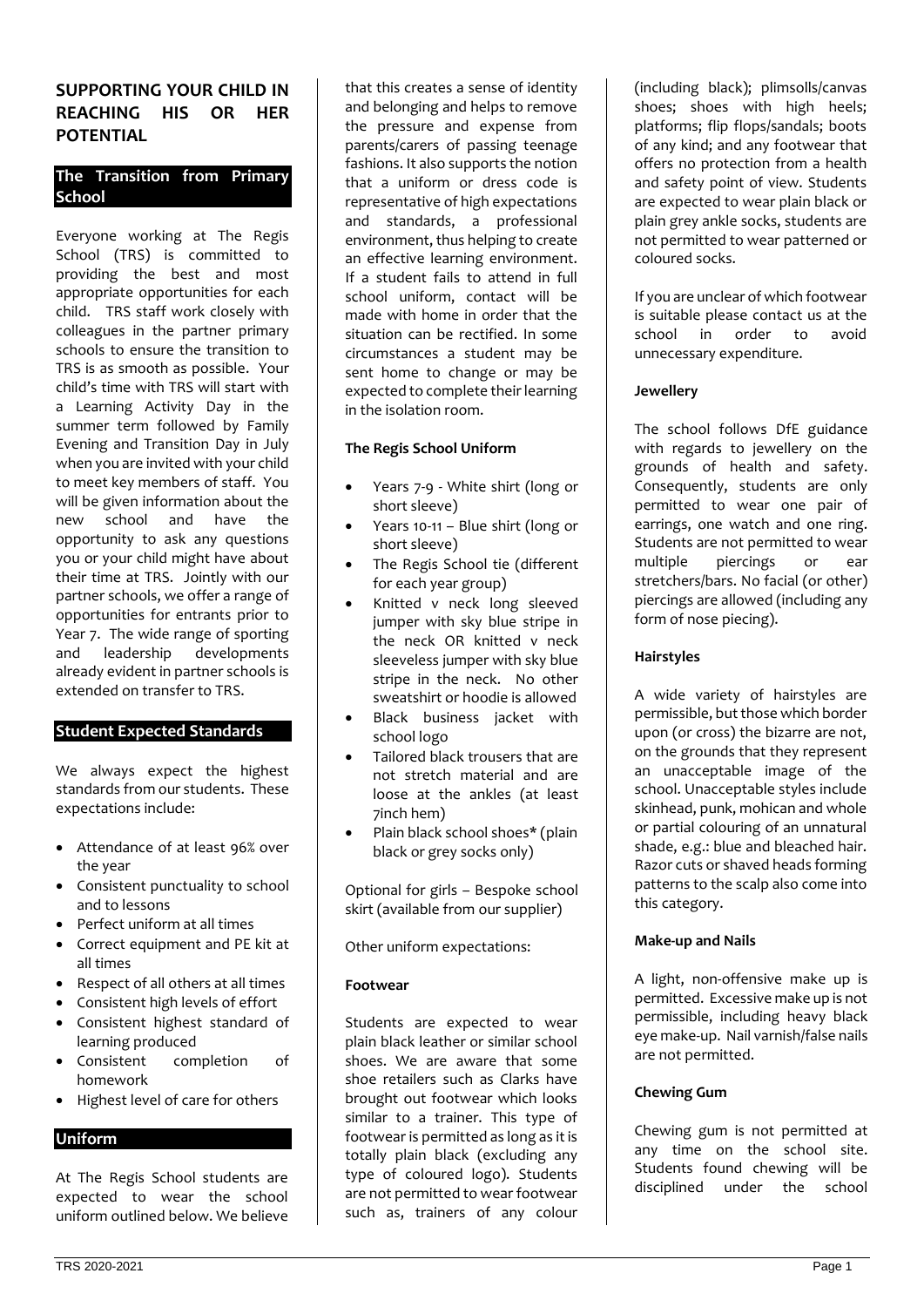behaviour policy which may include a formal detention.

### **The Regis School PE kit**

Compulsory

- PE polo shirt
- Rain jacket
- PE shorts/skirt
- Plain black/Navy Blue swimwear and towel
- **Trainers**

## Boys

- Games jersey (Rugby Top)
- Socks (Black and red football length)

Girls

• Fleece (unisex)

Optional items

- Nike rain trousers
- Black Leggings (optional for girls only)
- Socks (optional for girls only)
- Fleece (optional for boys only)
- Studded footwear, gumshields and shin pads
- TRS PE jumper/sweatshirt
- Towel

A thick polythene bag is useful for wet or muddy kit. A sports bag, shoulder bag or large drawstring bag to contain PE kit is essential.

Current School Uniform and PE kit suppliers:

JW Sports 55 High Street Bognor Regis West Sussex

Telephone: 01243 860266

Whilst the above guidance on school uniform and our expectations is not an exhaustive list, it is intended to give enough guidance to ensure our students are dressed appropriately for school and we thank our parents/carers for supporting us in this. Should you require any further guidance regarding the school uniform and our expectations please do not hesitate to contact us at the school.

ALL CLOTHING AND EQUIPMENT SHOULD BE MARKED CLEARLY WITH THE STUDENT'S NAME

# **Media Devices**

We accept that mobile phones and iPod etc are an everyday part of students' lives and as such allow students to bring such items to school. This is on the strict understanding that these devices are:

- Turned off and not used or seen inside the school building at any time
- Used sensibly and appropriately outside the building at break times only – any student found using a mobile device to abuse another student may receive a total ban

If headphones are worn, they must be returned to bags or pockets and not be 'on show' at any time inside the building.

Students who are seen with such devices inside the school building will have the device confiscated for a period of up to 3 days unless a parent/carer collects the device, at which point assurances will be required that the device will not be brought into school for the same period. A green slip detention will also be given. Persistent misuse of devices will result in the student being banned from bringing the device(s) to school.

# **A Rights Respecting School**

"*Education must develop every child's personality, talents and abilities to the full*" (UNCRC Article 29)

A Rights Respecting School is a school that puts the United Nations Convention on the Rights of the Child (UNCRC) at the heart of the school's planning, policies, practice and ethos.

The UNCRC ensures young people have the right to be protected from harm, to be educated, to be healthy, to be treated fairly and to be heard.

The Gold Award is the highest given by UNICEF UK and shows a deep and thorough commitment to children's rights at all levels of school life. The Regis School secured this award in 2015 one of very few secondary schools to do so and was accredited for a second time in January 2018.

UNICEF UK RRSA Programme Director, Frances Bestley, said: 'It was clear from discussions with students and staff members during class visits and in the focus groups that there is a genuine sense of pride in belonging to The Regis School. There is a shared understanding of the importance of respect for each other's rights, and how the Regis 10 helps to promote positive relationships and behaviours'.

The team from UNICEF were particularly impressed with the mutually respectful relationships between staff and students, the extensive charity and campaign work of the students and the links made across all subject areas to deepen understanding of children's rights. Below is a summary of their findings;

- Real buy in from all staff and students to being rights respecting.
- Excellent relationships between students and students and students and staff.
- Students are listened to and their views are taken very seriously.
- Effective systems to ensure all pupils feel included and respected.
- Promoting a very wide range of opportunities for students to act for their own rights and those of others locally and globally

The school regularly works with UNICEF on national and global projects and was chosen to be filmed for the Soccer Aid for UNICEF Playground Challenge. This involved one Year 9 student flying to Lesotho to make a documentary to show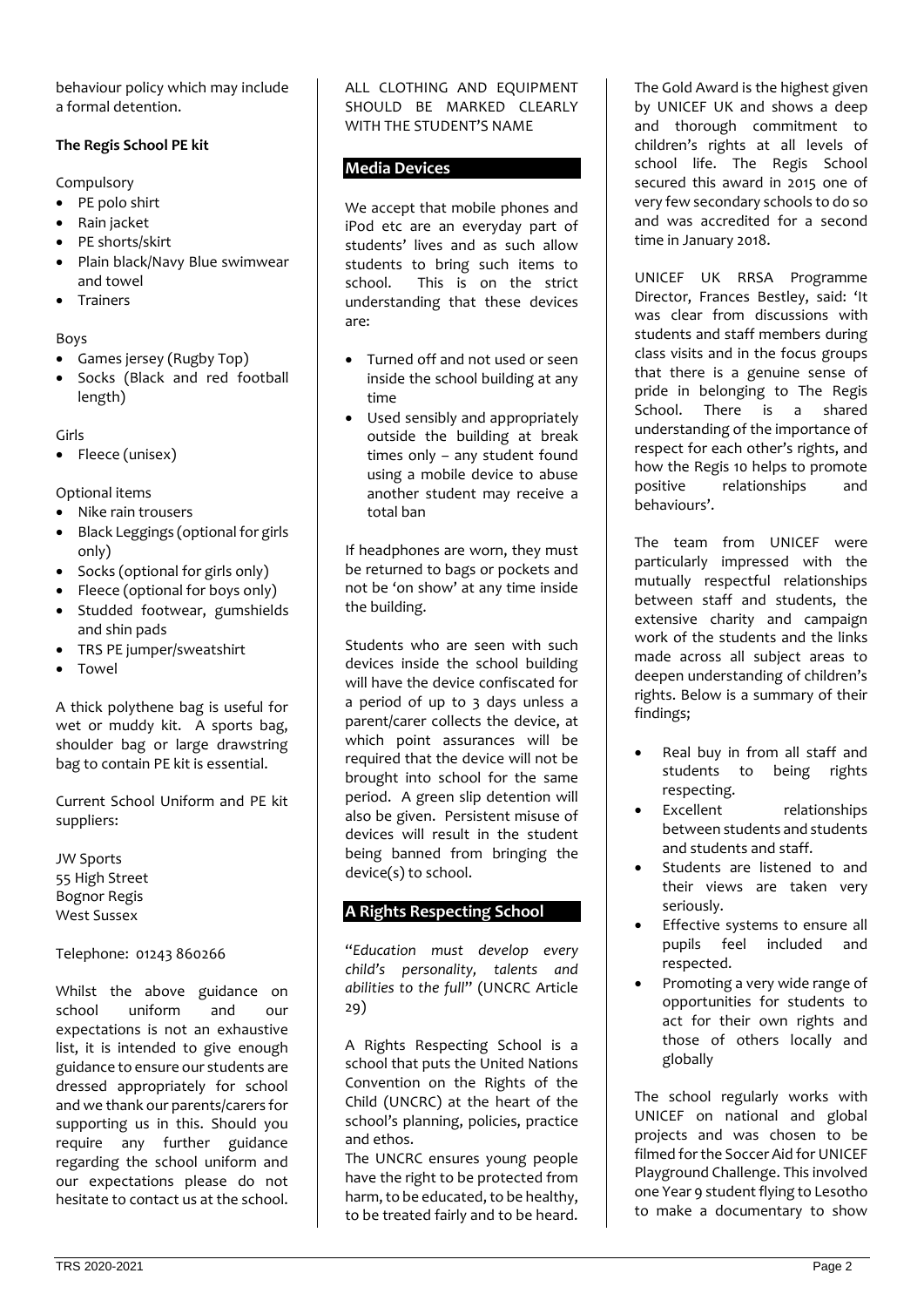where the money raised for the charity goes and then presenting her findings in Downing Street.

Students who are interested in leading our Rights Respecting work can become Rights Respecting Ambassadors.

You can follow our Rights Respecting Work on twitter @regisschoolrrs

#### **Home/School Partnership**

Students are most successful when staff and a child's family work closely together with the mutual aim of maximum progress and enrichment through the seven years that each young person spends at TRS. The tutor will be your normal first point of contact throughout the year. Please do not hesitate to contact your child's tutor or the Head of Year if you have an issue or require information. Heads of Faculty are also available to answer any queries you may have within their curriculum areas. Staff emails are available on our website.

You will be expected to attend a number of parent meetings every year and will receive detailed reports about your child's achievements and progress. Staff will contact you if they have<br>concerns about your child's concerns about performance in their subject, or to<br>report excellent effort or report excellent effort or achievement. We accept contact via phone, in person or via email with all staff emails available on our school website. We regularly send home information and letters via email, the students or in the post and copies of most of these letters can be viewed on the school website.

Parents are also encouraged to provide additional support for TRS by supporting a wide range of school activities. Many parents work at the school as either teachers or support staff and this helps to strengthen the community spirit evident to all visitors.

#### **The Tutor and Year System**

A secondary school is always much bigger than a primary school, but the tutor group system is designed to offer maximum support to new students through a horizontal structure. This structure allows targeted support of students in preparation for their exams and future career choices, as well as year specific themes.

Students spend time with their tutor every day. The tutors have been specially selected for the qualities they possess to help your child make a smooth transition to TRS. The school has a tradition of creating a warm and caring environment which nurtures all children. Leading the team of tutors will be a Head of Year who coordinates a wide range of activities for the 300 students who make up the Year group – effectively a school within a school.

Subject staff regularly discuss a child's progress with him or her and provide each individual with action points to work on. Your child's progress will be regularly reviewed, and you will be invited to attend Parental Engagement Day with his or her tutor twice a year to set targets for the future. In this way, every child will be encouraged and helped to work to his or her potential. We aim to bring out the best in everyone.

### **Organisation of Groups**

The maximum number of students that can be admitted in any one Year group is 300, students are then organised in up to 10 teaching groups. Heads of Faculty arrange teaching classes in the most appropriate manner to support learning. Setting, single sex grouping and mixed ability teaching will all be used to meet the needs of different subjects and topics.

#### **Flexible, Personalised Learning at TRS**

Over recent years we have been utilising the increased flexibility created in the new curriculum and developing new ways for our students to learn in different environments.

Our lecture theatre is used as a learning facility by all year groups for a variety of activities. The library, at the centre of the school, is used as a classroom by teachers, but is also available before, during and after school for independent learning. We have considerable IT resources and 'break-out areas' which mean that small groups of students can work in groups or individually in lessons. There is also the opportunity to combine classes in our double-sized classrooms to maximise learning and have two teachers with one group of students.

# **More Able and Talented**

At The Regis School, we expect the very best for, and from, our more able students. All students are stretched and challenged to ensure that they achieve their best possible academic outcomes; this is our ethos and it is reflected in the attitudes of many of our students. Our drive for academic excellence is supported by a range of high quality<br>and inspirational extension and inspirational opportunities which are chosen for our students to develop their analytical and critical thinking. We give young people the tools and confidence to develop their independence, going the 'extra mile' to achieve high quality academic outcomes.

We provide high quality opportunities for our more able students to be supported in their academic studies and through a stimulating enrichment programme. The allocation of a member of the senior leadership team to oversee the progress of this group has ensured that as a school, we are able to quickly identify and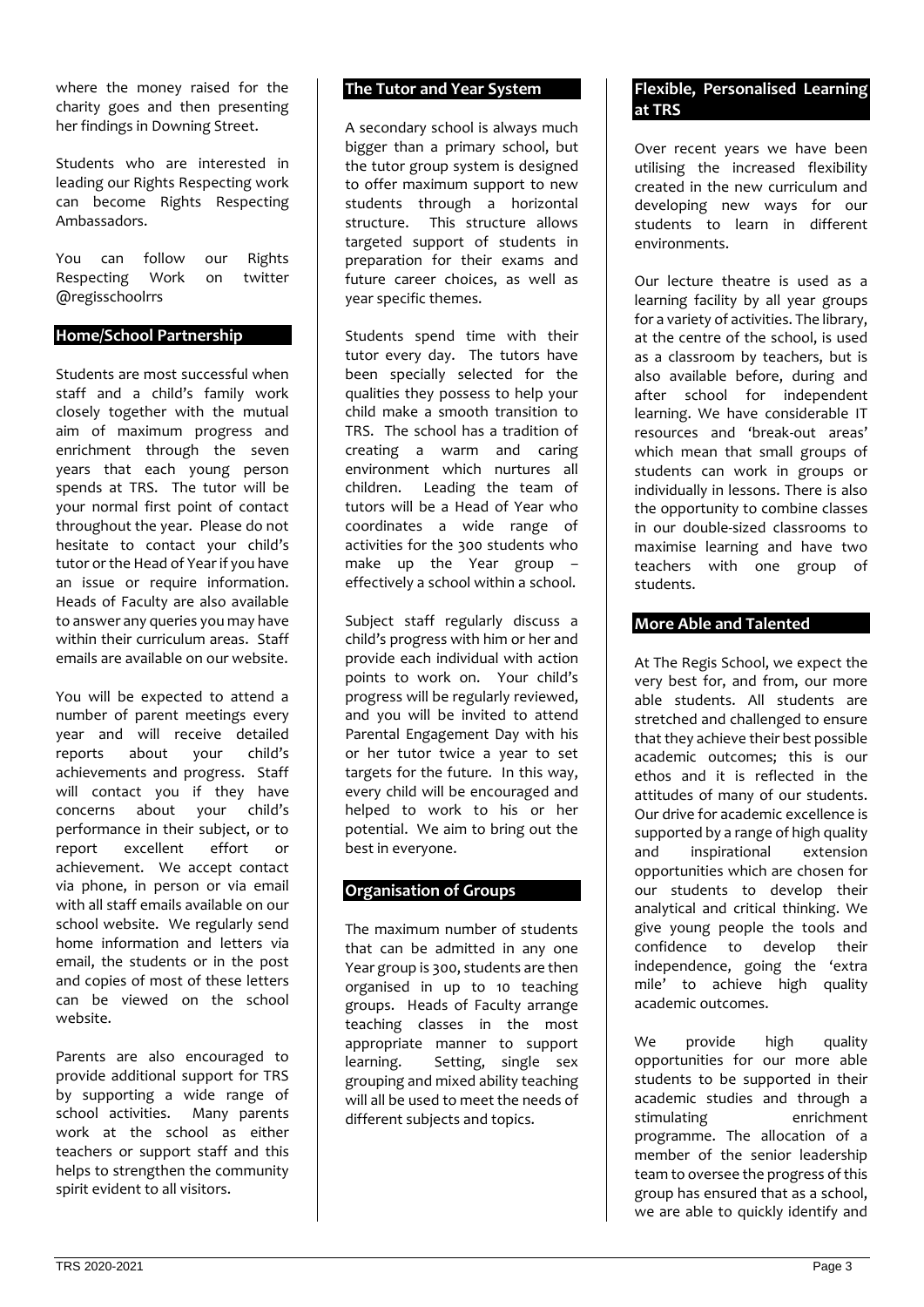address the needs of our most able students – based on a clear understanding of what the students need. More able students can meet as a group for assemblies and the emphasis is placed on achieving academic excellence and being proud to be part of a group who will achieve outstanding GCSE and A level results.

Our enrichment programme for more able students is exciting and engaging. Students have opportunities to attend conferences and workshops to experience STEM (Engineering) based opportunities as part of our Memorable Moments programme. Students who are identified as being talented in a specific subject area are also given opportunities to extend subject knowledge and understanding beyond the curriculum, for example, by attending subject conferences at universities and engaging in credited programmes such as Sports Leadership and Arts Award. We strive to broaden the minds of students and help them realise their potential, working with the Brilliant Club to inspire Key Stage 3 students, and help them understand the potential they have to study at university level in the future. We work closely with our most able students through Key Stage 4, offering specific mentoring opportunities and ensuring that there are strong links between home and school to best support students through exam periods.

We continue our support for our most able students in the Sixth Form, as students have the opportunity to complete the Extended Project Qualification, which requires research and writing at undergraduate standard. This helps to prepare students for degree standard academic study, as well as public speaking and presenting and thus supports applications to prestigious Russell group universities and opens many doors for successful higher education opportunities.

# **Homework and Independent Learning**

Homework plays an important role in supporting, extending and enriching the learning our students do in school. The habit of undertaking work independently is essential if students are to achieve high standards in their examinations.

At TRS we set most homework using Knowledge Organisers which we hope students will find beneficial to their learning in class; all students are set homework and expected to complete it according to the programme which is published on our website [www.theregischool.co.uk.](http://www.theregischool.co.uk/) Most parents find that homework is not a problem if a child acquires this habit right at the start of Year 7. Parents are able to access their son/daughter's homework by visiting the which contains a web link to the website where homework is recorded for all subjects.

# **Assemblies and Collective Worship**

Students and staff come from varied backgrounds with differing beliefs and approaches to religious practice. Assembling together is an important part of creating a sense of community and provides a time to reflect on issues within and beyond the school. Assemblies are led by the Raising Standard Lead and Head of Year to ensure content focuses on both academia and wider character education. We aim to focus on values and themes which will stimulate moral, spiritual, and ethical reflection and develop a sense of communal responsibility.

The assembly programme is closely aligned to our personal, social, health and citizenship education (PSHCE) curriculum.

# **Medical Conditions, Sickness or Injury during the School Day**

The school has a number of qualified personnel, overseen by our Health Manager, who can administrate first aid in the event of an accident or emergency. A student who becomes ill and cannot continue in lessons but does not require first aid should only be collected after the school has made contact with a named adult.

Parents are asked not to send children to school if it is known that they are very unwell, with sickness for example.

It is important that we have an upto-date record of contact telephone numbers. Parents are asked to advise the school in writing of any changes.

Accidents that occur during the school day must be reported to the duty teacher. Skilled first aid is provided and any student, where appropriate, will be referred to hospital to which a parent should accompany their son/daughter.

It is the responsibility of the parent/carer to keep the school advised and up to date with any medical information relating to their child/ward.

Prescribed medication can be administered in school providing a Medication Authorisation Form has been completed and returned to The Regis School Medical department. All prescribed medicine must be presented in its original container clearly displaying the prescribed dosage and the name of the student.

# **Special Educational Needs and Disabilities SEND**

"Rights Respecting School principles also underpin the outstanding inclusion and support for all pupils' and students' wellbeing and happiness. Whatever their vulnerabilities, learning or health needs, the right care and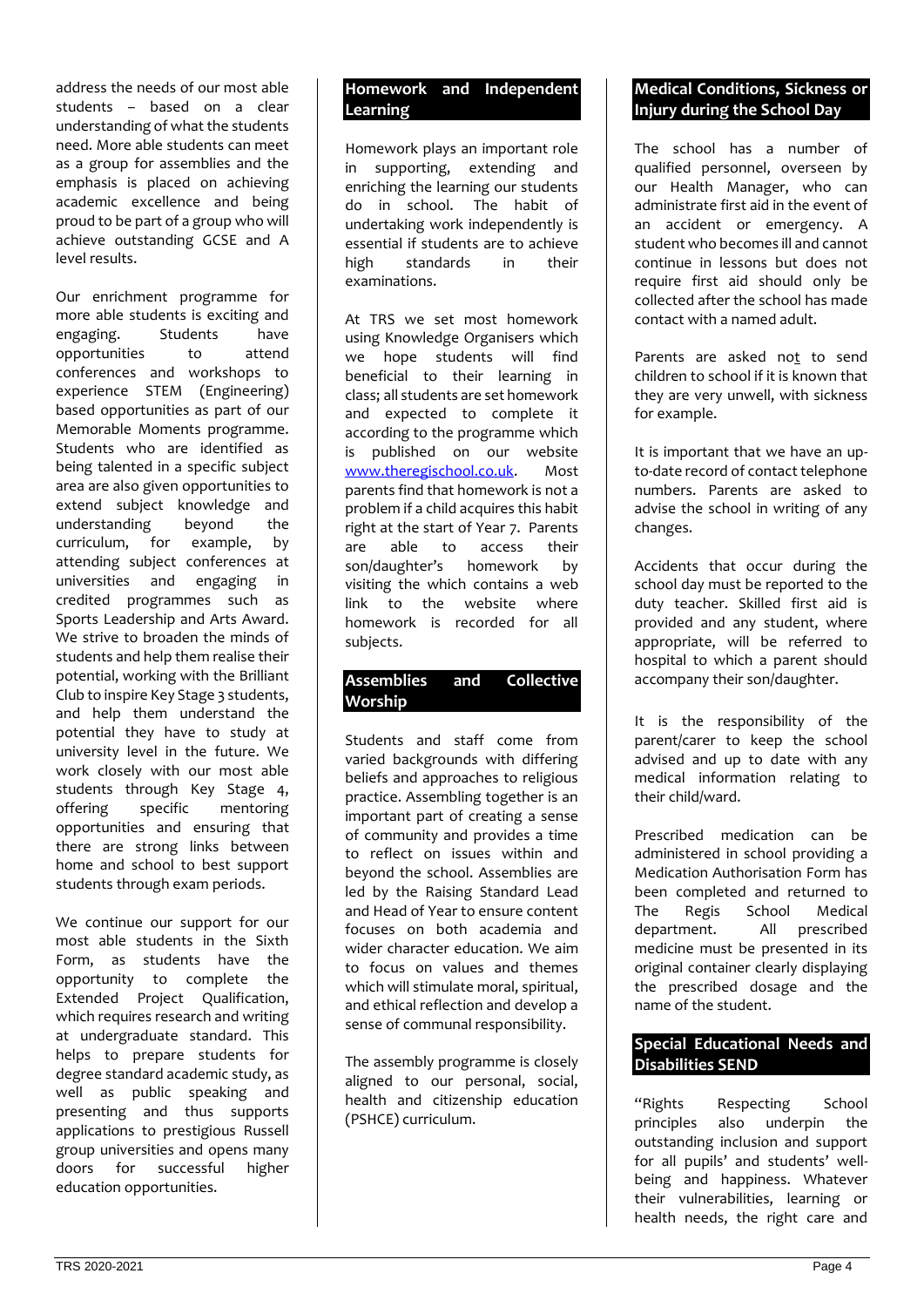practical help are put in place and make a difference." Ofsted October 2018

The inclusion of students and helping them to develop their full potential is a priority for all staff at The Regis School. We are committed to meeting the diverse individual needs of all students by working closely with parents, promoting successful learning<br>opportunities and working opportunities creatively to remove any barriers to learning through a graduated approach to support.

Further details can be found in the SEND Local Offer and Policy on the school website.

## **Access for disabled Students**

The school is compliant with all requirements of the DDA. Hence there is total access to students, parents, staff and adult learners.

#### **Child Protection**

The school has a legal duty to report any concerns regarding the safety and welfare of the students in its care. Where such concerns arise, the school will, through the designated member of staff responsible for child protection, inform the appropriate agencies. It is the duty of these agencies to investigate the circumstances and to take any necessary action. Any information received where a student is deemed to be at risk cannot be kept confidential and must be referred on.

#### **Drugs Education Policy**

The Governing Body has approved a Drugs Education policy which outlines the school's stance on drugs in school, describes the programme of drugs education through the Personal, Social and Health Education syllabus, and sets out the school's response to a critical incident. A copy of the full policy is available to parents upon request

#### **Charging Policy**

TRS has adopted the guidelines laid down by United Learning regarding a charges policy.

Charges to students may occur where an activity is undertaken by the school, e.g. a school trip, musical instrumental lessons, when the cost of such an activity cannot be met from school funds.

When an activity takes place wholly in school time, which is additional to normal provision, we write to parents to request a 'voluntary contribution' to enable the activity to take place.

## **Sex and Relationship Education Policy**

All students have a right to access a programme of sex education provided as part of the Personal, Social and Health Education syllabus. Our teaching aims to support the development of students and prepare them for adult life and the responsibilities of parenthood.

Information is provided to help<br>students to develop an to develop an understanding of key issues such as sexual development and behaviour, contraception and STDs. The centrality of integrity and moral values are emphasised, and students are helped to recognise the negative consequences of sexual activity. A copy of the full policy is available to parents upon request.

## **Damage/Insurance**

Students are liable for the cost of non-accidental breakages in the school.

The School has no insurance for items lost or stolen, including bikes and phones. Parents are strongly advised to insure any such items under their household policy.

#### **Complaints Procedure**

Parents/carers who have a complaint are encouraged to discuss the matter with the Head of Faculty/Head of Year in the first instance. There is an escalation procedure from there through to the Principal. Any unresolved matters may be referred to the Local Governing Body. Parents/carers should write to the PA to the Local Governing Body c/o The Regis School. A full copy of our complaints policy is available on our website or from the school office.

#### **Provisional Term Dates 2021-22**

#### **Autumn Term 2021**

Term commences on Thursday 2 September 2021 to Friday 17 December 2021 *Half term is Monday 25 to Friday 29 October inclusive*

#### **Spring Term 2022**

Term commences on Tuesday 4 January 2022 to Friday 8 April 2022 *Half term is Monday 21 to Friday 25 February inclusive* 

#### **Summer Term 2022**

Term commences on Monday 25 April to Friday 22 July 2022 *Half term is Monday 30 May to Friday 3 June inclusive* 

The above dates are recommended WSCC Term and Holiday dates for the standard school year. **These dates have not been approved by the Local Governing Body and may be subject to alteration.**

On specified days within the term dates, schools will be closed for students.

At such times members of staff will be required to undertake professional development (inservice training) or other approved, educational activities.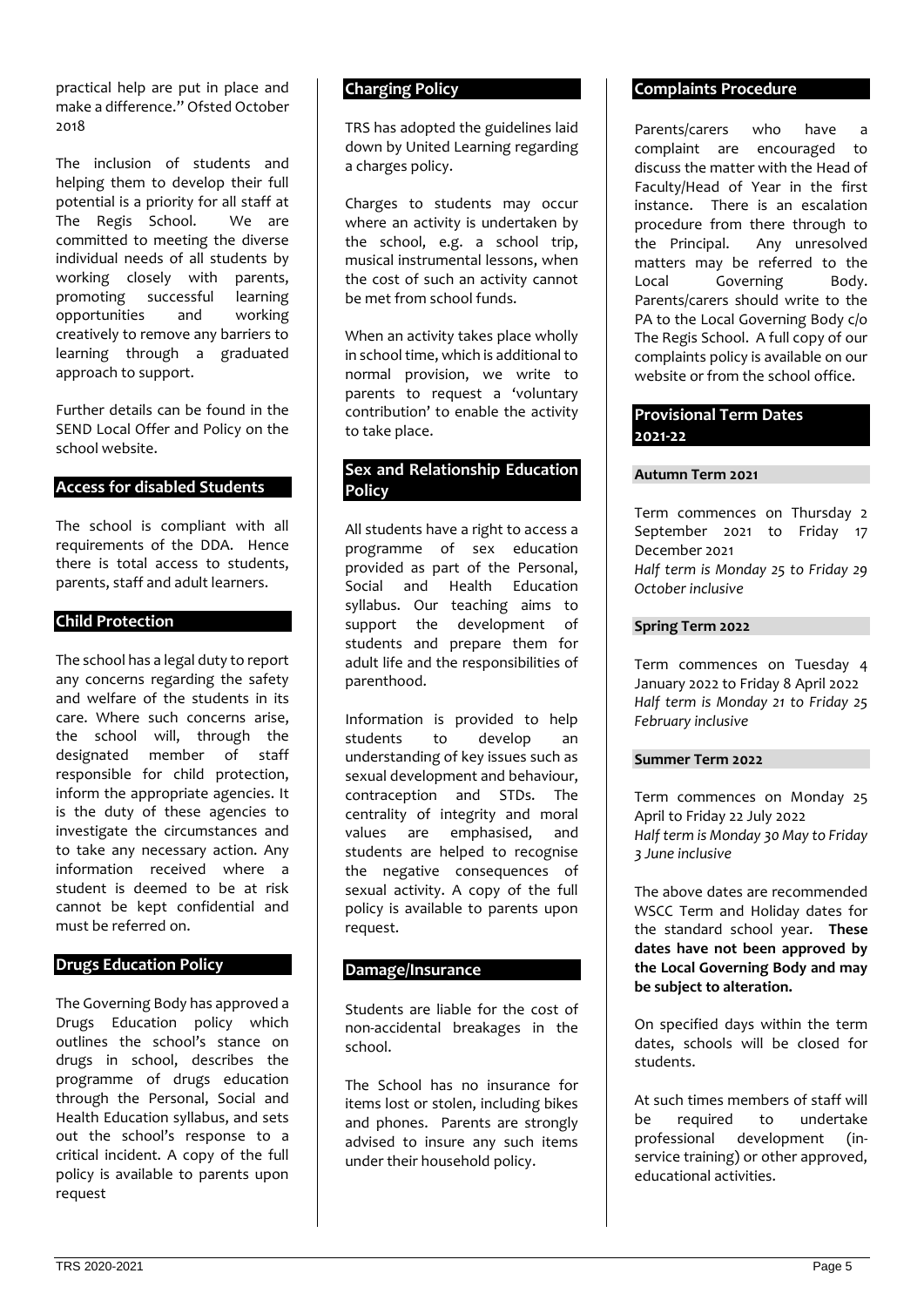# **SUBJECT INFORMATION**

## **English**

The English Faculty is located on the second floor where the spacious classrooms enable us to use new technology effectively in all lessons and to work in smaller groups using a dedicated intervention room.

In English, pupils in all year groups across Key Stages 3 and 4 are taught in ability sets and in mixed ability groups to provide challenge, stretch and support. We believe in providing pupils with an engaging, varied, and enriching curriculum. We aim to give pupils a profound appreciation of the spoken and written word and equip them with the skills to express themselves confidently in a variety of situations, both in and outside of the classroom. Skills acquired in English have a positive influence on all other curriculum subjects and are vital in any walk of life.

### **Key Stage 3**

Throughout Key Stage 3, students are regularly assessed and their progress towards their targets is closely monitored. We have updated our schemes of work to support students to develop the skills-reading, writing, and speaking and listening to help them to become skilful and effective communicators in the world we live in. These skills then form the foundations for success in GCSE and A level examinations. We keep students and parents/carers informed of progress and attainment and provide intervention strategies where necessary. Pupils are supported in Key Stage 3 by a dedicated HLTA, and the English Department works closely with the Inclusion Department to provide specialized support for targeted groups of pupils. Links are maintained with our feeder primary schools, particularly through transition projects and the FAB group.

Key Stage 3 students have two homework activities every week; one is an independent reading task as we expect our students to read at home and the other will further develop learning in the classroom in a variety of ways. Students in Year 7 and Year 8 follow the Accelerated Reader programme to support them with reading.

Across Key Stage 3, we place great emphasis on ensuring that students enjoy their lessons and undertake work that is relevant and meaningful to them in their own lives. We run clubs and trips for pupils as well as providing afterschool drop-ins for those who need additional help. We also work closely with the school library and all students in Key Stage 3 have a reading lesson every two weeks. We ask that you support your child with their reading by ensuring that they have time to read at home.

#### **Key Stage 4**

In Years 10 and 11 almost all students will follow the AQA GCSE English Language and AQA GCSE English Literature courses which will lead to two GCSE awards. Both courses are assessed solely through examination: English Language consists of two exams, each of 1 hour and 45 minutes and the English Literature course is assessed through one exam of 1 hour and 45 minutes and one exam of 2 hours and 15 minutes. In addition to this, students will need to prepare and present a spoken presentation on a topic of their choice. Throughout the two years of this Key Stage, students study a variety of literary and non-fiction texts and develop their own reading, writing and speaking skills

Students in Years 10 and 11 build on their learning in Key Stage 3. One homework task is set weekly for these students and this supports exam preparation in the form of research and/or a focus on developing reading and other independent learning skills.

#### **Key Stage 5**

In the Sixth Form, we offer an A Level in English Literature. At both AS and A2 level, students complete two units which will be assessed through examination. Sixth Form students are also encouraged to support younger students in lessons in Key Stage 3 to develop their leadership skills. To provide students with a variety of learning experiences, theatre trips and visits are organised as and when opportunities occur.

Gifted and Talented students are challenged through differentiation in lessons, and through extracurricular opportunities, such as visits from authors and invited speakers. Clubs such as the Carnegie Shadowing group, which is run in conjunction with the library, and the 'Gifted and Talented Writers' group, are also available to stretch gifted and talented students.

Revision and booster sessions are offered for students in all key stages, particularly in the run up to major assessment points.

#### **Mathematics**

The Department of Mathematics aims to make the transition to your new school as smooth as possible and we will be continuing to build on some of the ideas you have started in Key Stage 2. Rosenshine's principles of direct instruction underpin the teaching ethos in the Department and this involves a careful modelling of the skills being taught using clear explanations and then worked examples followed by consolidation through student independent practice – this is known as the **I do – We do - You do** system. This is further enhanced by regular and skilful use of questioning. Through this system of teaching, key concepts in Mathematics are embedded, they are continually assessed through starters at the beginning of every lesson and regular fluency tests. Once acquired, this knowledge will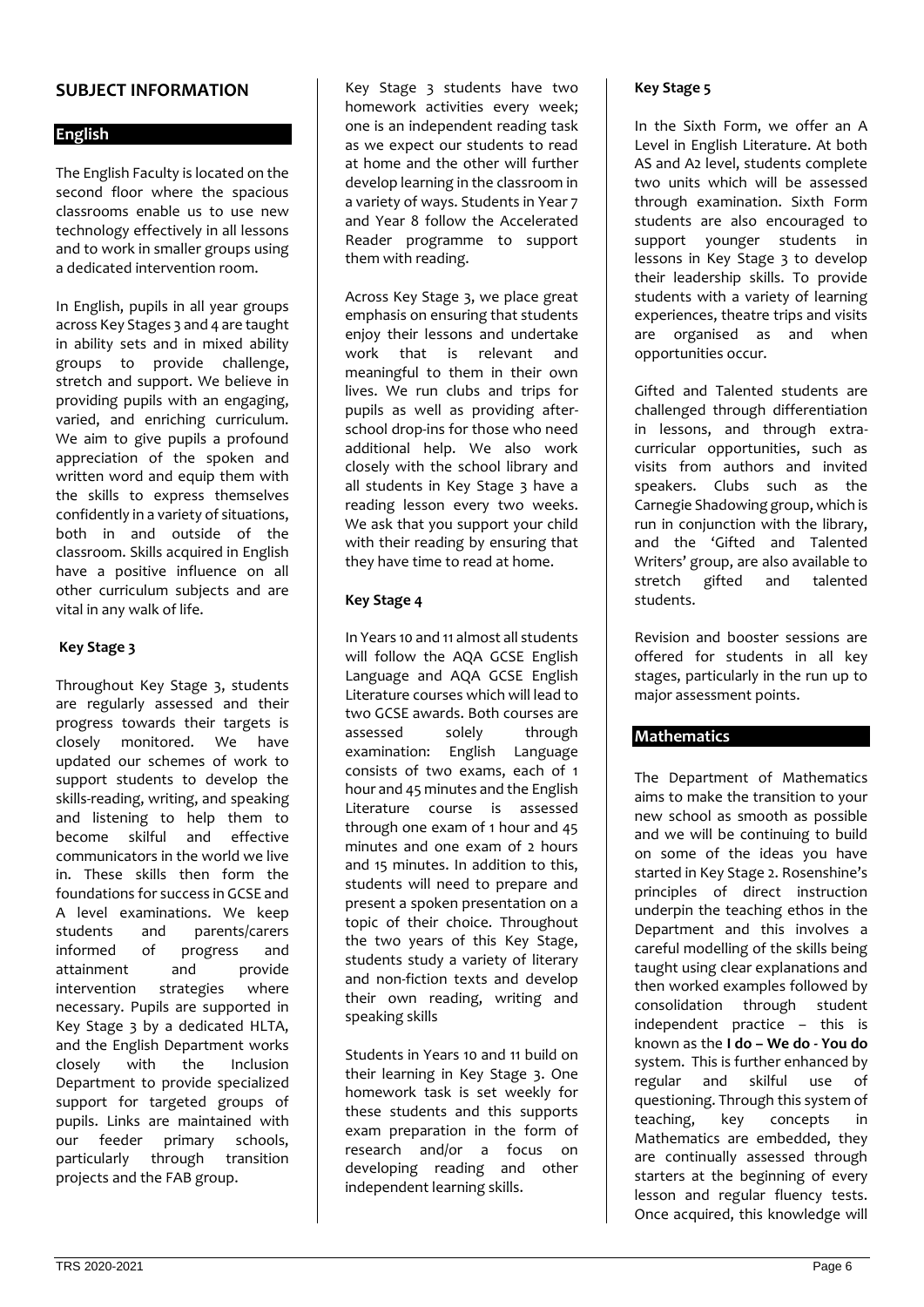then be deepened by exploring and solving tasks in both mathematical and practical contexts, looking for patterns and beginning to use mathematical language. We will develop your ability to think logically as well as your problemsolving skills. The Mathematics Faculty is very well-equipped with ten classrooms and all students have access to ICT resources.

As you move into Key Stage 4 you will have further opportunity to explore new ideas; all students take GCSE Mathematics at either the Foundation or Higher tier.

In the Sixth Form you will develop a deeper understanding of the mathematical concepts that you have studied at GCSE as well as encountering new branches of Mathematics such as Mechanics and Statistics. A-Level *Mathematics* is a popular choice, and, unlike many schools, we are also able to offer the option of taking *Further Mathematics*; this is a very exciting course which builds upon your studies and acts as a bridge from Alevel to University.

#### **Extra-Curricular Activities**

We successfully run the national Maths Challenge programme annually at Junior, Intermediate and Senior levels. In addition, there are regular revision sessions run across both Key Stage 4 and Key Stage 5.

We use the online resource *Hegarty Maths* for homework in KS3 and Year 10 and there are prizes for the most diligent and successful students. In addition to this, students in Year 10 have free access to a superb GCSE revision resource called *Maths Watch*.

#### **Additional Support**

We have a flexible programme, providing support across the entire age and ability range at Key Stage 3 and Key Stage 4, targeting specific areas of maths as required. Students may have the opportunity to attend extra Maths sessions

during morning mentor time in small groups, which allows plenty of opportunity for individual support.

We look forward to meeting you and hope that you will enjoy learning Maths with us, take an active part in your learning, and become increasingly confident in your abilities.

# **Science**

The Science Faculty at The Regis School believes very strongly that science should stimulate and excite pupils' curiosity about phenomena in the world around them. It should also satisfy this curiosity with embedded knowledge that has the flexibility to be applied in multiple contexts.

Because Science links direct practical experience with ideas, it can engage on many levels. The scientific method is about developing and evaluating explanations through experimental evidence and modelling. This is a spur to creative thought. Through Science, pupils understand how ideas contribute to technological change – impacting business, industry, medicine and improving the quality of life. Pupils recognise the cultural significance of science and trace its worldwide development. They learn to question and discuss science-based issues that may affect their own lives, the direction of society and the future of the world. We are lucky enough to have state of the art laboratories. With our blackout laboratory and 60 seat, double laboratory we are fully equipped to deliver innovative science lessons, which really enthuse students and challenge them to achieve their best.

The Key Stage 3 Science curriculum is based on the updated National Curriculum. Units of subject material are taught and then assessed using a mastery approach. The mastery curriculum aims to ensure students are strong in key foundation ideas before moving onto ones that are more complex. By rigorously tracking these ideas, teachers over time can effectively ensure that no student moves onto the next stage of their science education without the building blocks needed to be successful from the previous year. It is intended that the work carried out in Years 7, 8 and 9 will compliment and build on all the excellent science work carried out in Key Stage 2. Furthermore, it will also prepare students well for the demands of GCSE.

In Year 7 and Year 8 students will study six units each year. In Year 9 students will study 7 units. These topics will have either a Biology, Chemistry or Physics theme. All the units place an important emphasis on practical investigative work. The United Learning mastery curriculum is a cross-chain assessment framework, which tracks and supports students to ensure they have achieved all the appropriate understanding for 'age related expectations'. By focusing on the threshold concepts, we hope to ensure steady progression through Key Stage 3 and a solid foundation for GCSE. We use twice yearly assessments to identify a student's attainment in science. These tests assess an aggregation of all the curriculum taught so far. This enables us to encourage the regular review of material and ensure we know what students have secured in their long term memory.

Students in Year 10 will be following the AQA syllabus. We will be offering a Combined (trilogy) route for the majority of the cohort with an optional triple course of the separate sciences. In Year 11 students will complete these linear courses. For those students who wish to pursue their studies of Science into the Sixth Form, we offer A level courses in Biology, Chemistry and Physics. We also now offer a BTEC Level 3 in Applied Sciences as an A-level equivalent course. These courses will allow you to develop your understanding of the scientific world to a much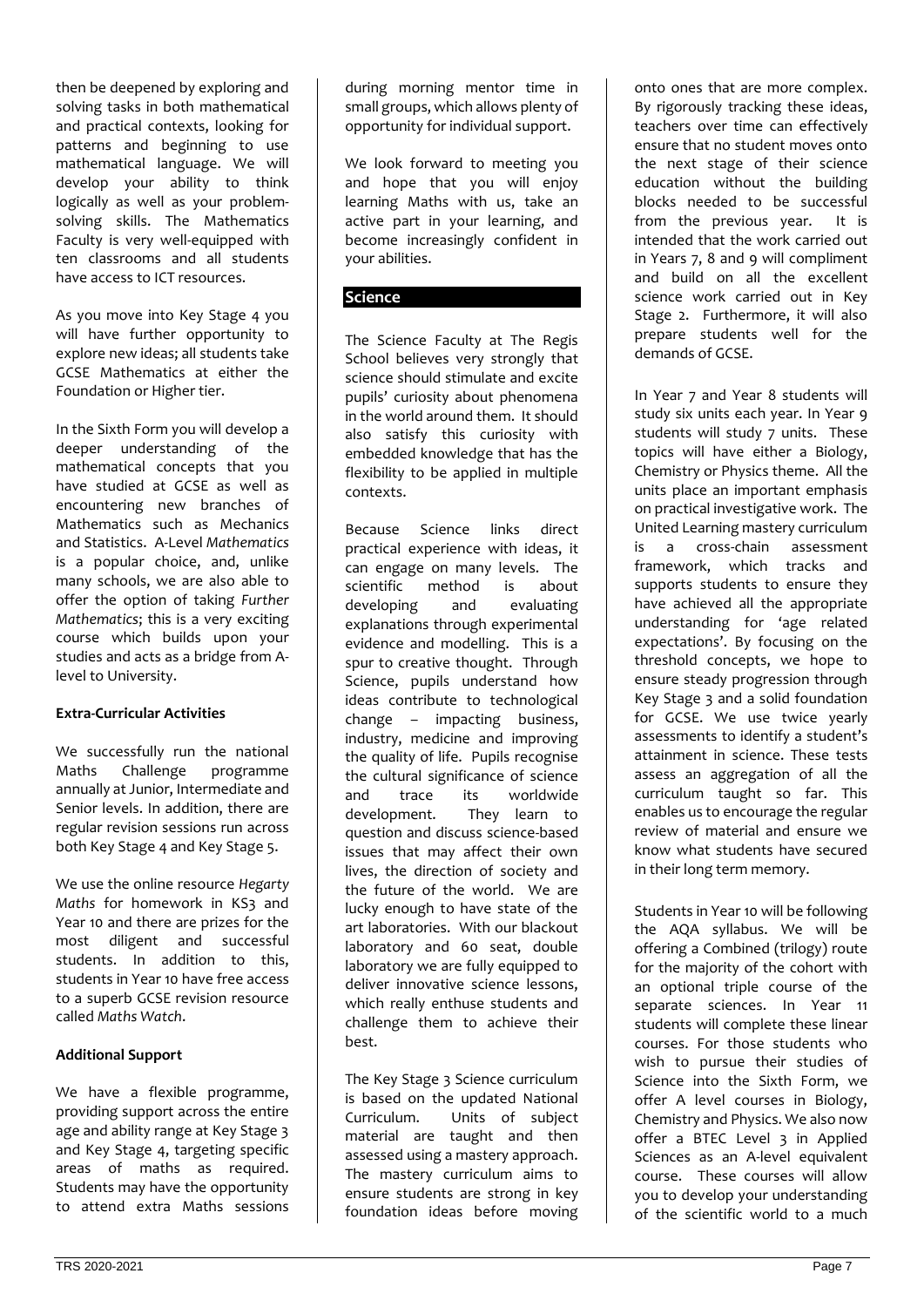greater degree. They will also prepare you for a wide range of higher education courses or employment opportunities.

The Science department is committed to developing students as resilient and reflective leaners. We support students through regular self-reflection and teach the strategies needed for them to improve on their weaknesses. We are passionate about the applications of cognitive science to education and as such we will model the most effective learning strategies to all students to ensure they understand how best to learn and revise.

There are plenty of things going on after school in the Science Faculty to help you with your studies. In Year 7 and 8 there is a Science (STEM) Club, where you can explore the wider aspects of Science and its applications. We have recently taken part in CREST award projects and our recent science fair winners have been able to enter national competitions. The main activity in KS4 is on-going targeted interventions based on assessment data. This way students can have areas of weakness addressed throughout the year instead of waiting until the revision period.

Science lessons at The Regis School are fun and exciting and we are sure that you will think the same too. We look forward to discovering the next great scientists of our time!

#### **Art**

Art and Photography are thriving subjects in our school; our state-ofthe-art facilities encourage students to explore creative ways of working with a wide range of media and software. In Key Stage 3 we are central to the core value of creativity. We strongly believe in giving students the chance to explore and enjoy a whole range of techniques using both traditional and new media. Content is underpinned with a critical and

cultural understanding to encourage a life- time appreciation of Art in our local area and the world around us, both past and present. Working individually and in groups we aim to provide a broad curriculum then ensures students work in a wide variety of ways, encouraging them to become individual and confident in their approach and for them to have their own ideas.

Art and Photography are popular options at Key Stage 4. Your child may choose to work in a range of artistic styles and in the photography option we teach both dark room practice as well as digital processes. At GCSE level in both Art and Photography students take even more responsibility for their learning and embrace the opportunity of expressing their ideas through many different approaches.

Display is important and integral to the department, inspiring students to aim high and see many different ideas and ways of working. Students enjoy seeing the excellent standard of art and photography both within the department and around the school.

Sixth Form Art and Photography students are encouraged to work in the art areas throughout the day, meaning that students see work that is ambitious and inspiring, as well as the creative process. Emphasis is on personal development at A Level and therefore a wide variety of content and skill is seen.

We value the importance of seeing Art for real and trips are organised, as well as inviting practising artists in to work with pupils as and when opportunities arise. We welcome every pupil who wants to utilise the art and photography facilities at breaks and every day after school and specific sessions for both KS3 and KS4 are run by teachers each week.

#### **Business Studies**

Business Studies is introduced as an option at Key Stage 4. The courses offered combine favourably with many other subjects and make a significant contribution to helping students in their chosen career pathways. The course offered is the BTEC Tech Enterprise where currently the students do 4 units that cover wide-ranging topics from the requirements needed of starting your own business to running your own business as well as looking at how businesses cope with the changes to external environment.

There is a natural progression into post 16 education with an opportunity for accelerated learning.

Business Studies in the Sixth Form is an area of strength at The Regis School. Students have the opportunity to study A' Level Business Studies which build on the knowledge gained at GCSE. Although the course is also designed for students who have not studied Business Studies prior to the Sixth Form. The mechanics of<br>Human Resources, Marketing, Human Resources, Operations Management and Finance feature heavily in this subject.

A Level Economics is also offered and currently has a class in both Year 12 and year 13. In this subject a student will study the mechanics of our society incorporating Government intervention and policy as well as specific industry mechanics and policy. The course is split into micro and macro Economics with three exams at the end of Year 13.

# **Computing**

Computing at The Regis School equips pupils for a life in a digital age, it enables pupils to understand and change the world through logical thinking and creativity, and<br>involves making links with involves making links mathematics, science, and design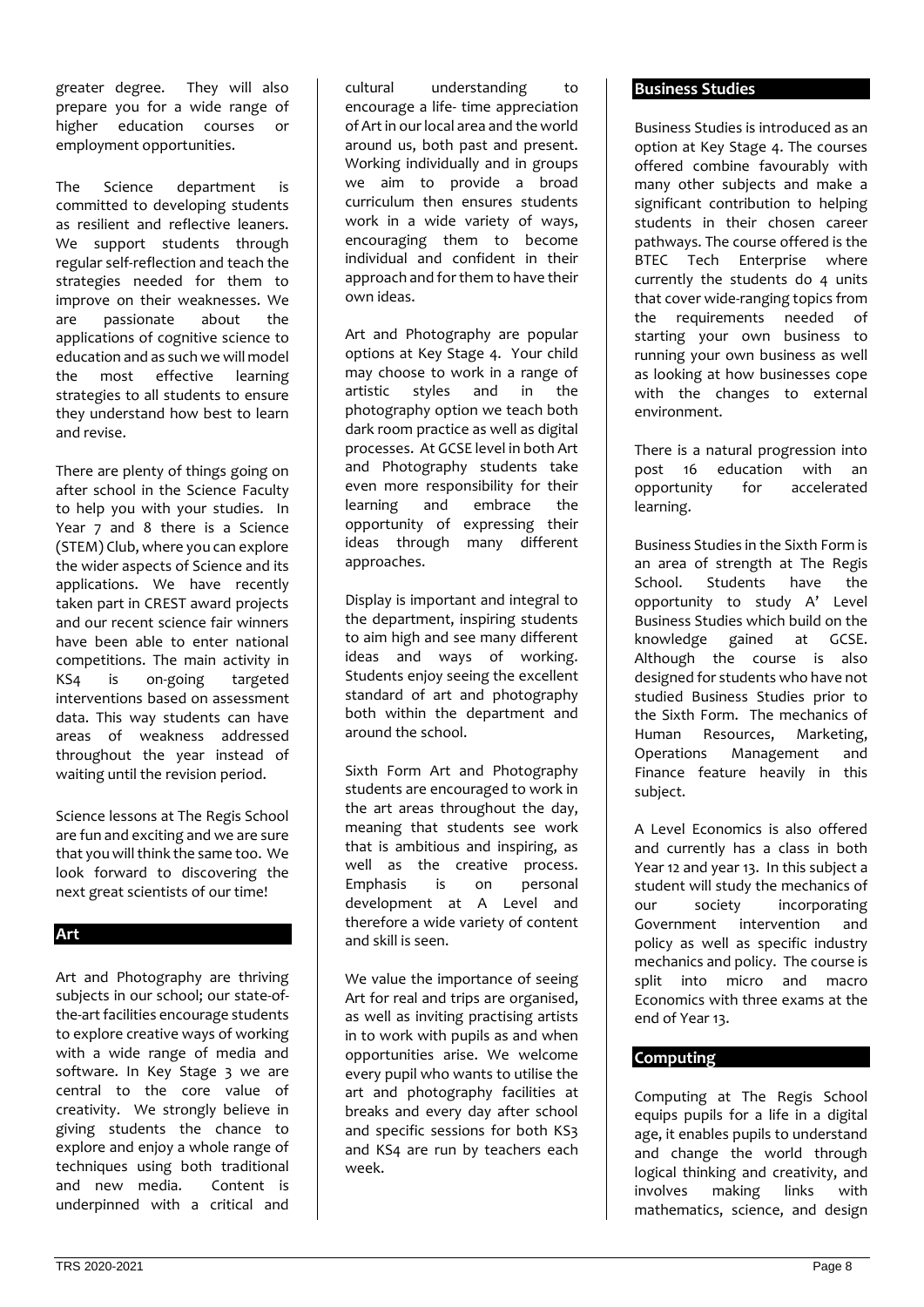and technology. The core of computing is computer science, in which pupils are taught the principles of information and computation, and how digital systems work. Computing equips pupils to use information technology to create programs, systems and a range of interactive digital media. It also ensures that pupils become digitally literate – able to use, and express themselves and develop their ideas through, information and communication technology – at a level suitable for the future workplace and as active participants in a digital world.

Computing at The Regis School aims to ensure that all pupils are able to:

- understand and apply the fundamental principles and concepts of computing
- analyse problems in computational terms, and have repeated practical experience of writing computer programs
- become responsible, competent, confident and creative users of information and communication technology
- use basic office software to complete a work-based activity.

At Key Stage 4 we have two options available to students

#### **GCSE in Computer Science**

Computing is a course that looks at the basic underling concepts that helps our computers run today. How do they work? How do they communicate?

Students will be able to work with the equipment and look at all aspects from how the hardware operates to programming applications.

Students who complete this course will be well suited to go on to engineering, computing or science related courses at a higher level.

**BTEC Technical Award in Digital Information Technology**

The BTEC gives learners the opportunity to develop sectorspecific knowledge and skills in a practical learning environment, development of key skills that prove their aptitude in digital information<br>technology, such as project technology, such as planning, designing and creating user interfaces, creating dashboards to present and interpret data

Students will learn processes that underpin effective ways of working, such as project planning, the iterative design process, cyber security, virtual teams, legal and ethical codes of conduct.

They will develop knowledge that underpins effective use of skills, process and attitudes in the sector, such as how different user interfaces meet user needs, how organisations collect and use data to make decisions, virtual workplaces, cyber security and legal and ethical issues.

Student who complete this course will be well suited to go on to study of a vocational qualification at Level 3, such as a BTEC National in IT, which prepares learners to enter employment or apprenticeships, or to move on to higher education by studying a degree in the digital sector.

# **Creative Technologies**

Technology is part of the core curriculum at Key Stage 3. In Years 7 and 8 our students experience an introduction into 3 materials areas engaging in a variety of workshop and kitchen experiences.

# **In Year 7**

Food Preparation and Nutrition: Students learn the principles of health and safety in relation to food preparation. They revisit the Eatwell Guide and consider the importance of healthy eating. They explore nutritional and functional properties of food, food choice and provenance and sustainability issues. They research, develop, make and evaluate design ideas to a range of design briefs.

Textiles: Students will begin Year 7 by exploring methods of applying colour to fabric. They will use the sewing machine for both decorative and functional purposes. They will learn how to use inspirational imagery to create and decorate a soft sculpture.

Product Design: Students will learn basic electronics and gain experience using hand tools and some machines to build a Microbot. They will be introduced to a range of different tools and techniques in a workshop environment to produce a working remote-control robot that they can compete against other students in a mini game of football. We will also cover drawing skills and maths and materials in Technology.

## **In Year 8**

Food Preparation and Nutrition: Students will plan, cook and prepare a range of predominately savoury dishes from British and international cuisine. They will study factors affecting food choice and research food provenance, looking at environmental impact and sustainability issues surrounding food. They will evaluate the benefits<br>of a balanced diet and a balanced diet and understanding the link between diet and well-being. They will design and develop a selection of staple foods from around the World such as bread, rice and pasta.

Textiles: We will build on skills learnt in Year 7 by developing machine skills and learning to manipulate fabric in more textural ways. Students will be inspired by an art movement to integrate electrotextiles into a speaker pillow.

Product Design: 3D drawing skills will be introduced and developed in order to communicate design ideas. Students will develop the practical skills introduced in Year 7 and be exposed to more complex and challenging techniques make a light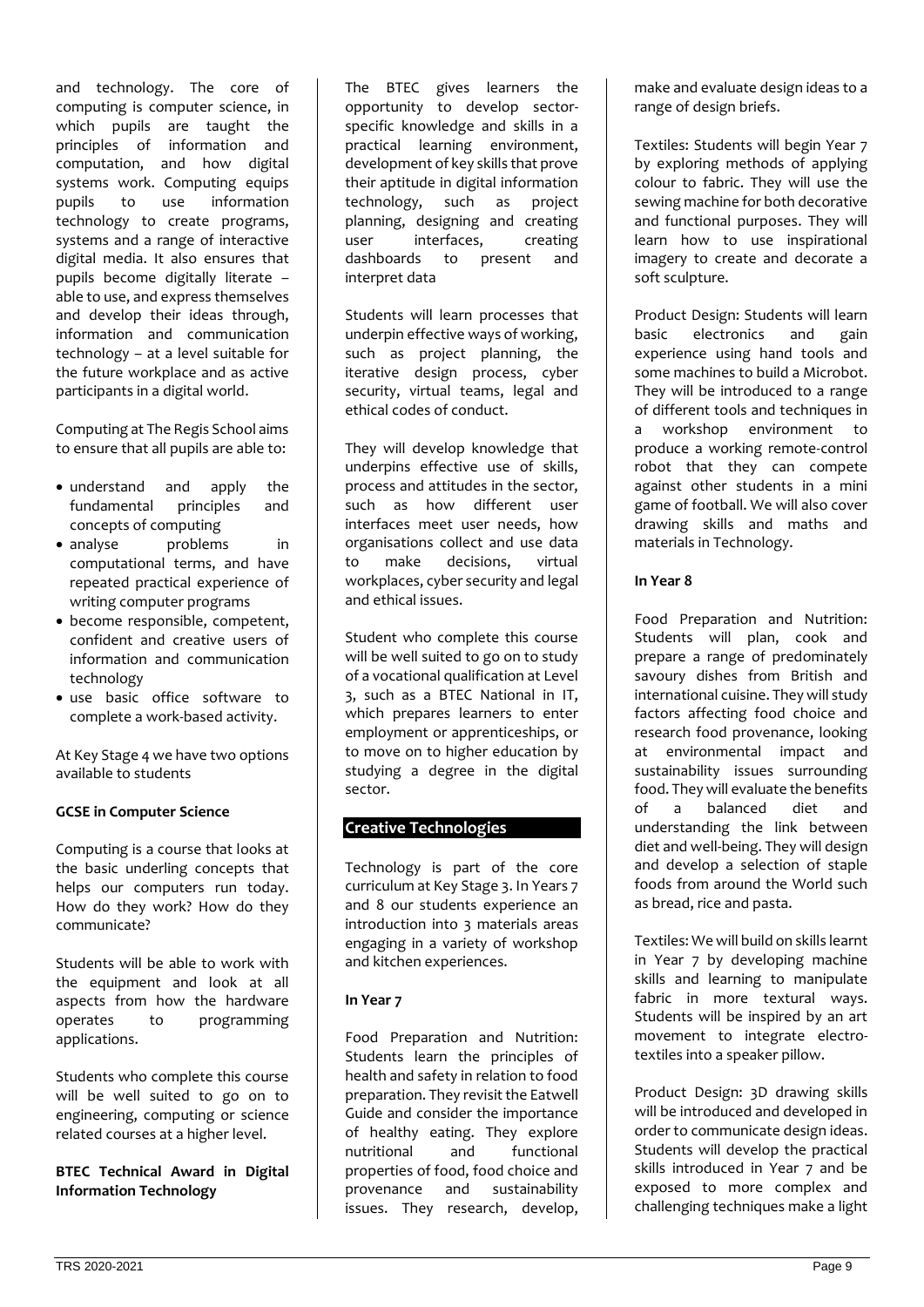or desk tidy out of upcycled material. We will also cover more applied maths in Technology in line with the KS3 maths curriculum.

We run many after school clubs for all year groups. There are Master Classes for students from Year 7 onwards for all students to develop their skills and vocational interests and gain a wider experience in all areas of the Creative Technologies. Regional and national competitions include the 'Young Chef of the Year Rotary Competition' and 'Greenpower F24'.

At the end of Year 8 we encourage students to select their favourite of the 3 subjects in order to begin developing practical skills required for future GCSE study during Year 9.

In KS4 we offer a suite of qualifications to build on the skills and interests nurtured during KS3:

- GCSE Food Preparation and Nutrition
- GCSE D&T: Textiles
- GCSE D&T: Materials

#### The **Food Preparation and Nutrition**

**GCSE** is an exciting and creative course which focuses on practical cooking skills and will ensure students develop greater understanding of nutrition, food provenance and the working characteristics of food materials. Students will also learn about British and international culinary traditions, food security and food safety. At the heart of the qualification is a focus on developing practical cookery skills and a strong understanding of nutrition.

# The **GCSE in Design and Technology**

allows opportunities for students to design and make new products and learn through practical experimentation; this is central to students enjoying and becoming successful in the Textiles and Product Design courses. Core course theory considers materials and techniques from a broad range of design and technology materials

areas, and there is also specialised knowledge learnt in the history, current uses and new technologies of specialist textile materials and techniques.

Year 9 is a skills-based year aimed to introduce students to a range of new tools, equipment and techniques. Students will develop a high standard of drawing and communication work, be able to use a range of different workshop machinery to manufacture good quality products and be able to utilise CAD and CAM facilities, including our 3D printers and laser cutter.

Year 10 will encourage students to apply these skills more independently in their own design challenges. Understanding the role of the designer in improving the world around us is an important element of this course. The context for a Non-Examined Assessment will be set by the exam board during the summer term of Year 10 and the completion of this will be the focus of the early part of Year 11. Students will be able to guide their work to areas that interest them and could create products with any number of potential uses.

There are two dedicated textiles workshops and product design studios with two dedicated computer areas. We have the facilities to make quality products through computer aided manufacture as they do in industry, including laser cutting, transfer printing and high-quality computer aided embroidery. All these facilities, and more, allow students to explore what is available in industry and helps them make some very high quality, professional products.

The work of all students, and especially final examination creations from Years 11 and 13, is celebrated as part of our Fashion Show and Technology Showcase.

In KS5 students can study:

- A-Level Design and Technology: Fashion and Textiles
- A-Level Design and Technology: Product Design

Many of our Sixth Formers go on to University to study Fashion and Textiles related courses as well as Product Design courses with options for car design and computer game design at Universities such as Herriot Watt, De Montfort, Portsmouth, Epsom and Swansea. We have had students successfully gaining the opportunity to complete engineering and Textile apprenticeships at Rolls Royce and Dometic.

# **Criminology**

# **KS5 – WJEC**

This is a new and exciting subject that delves into the complex and multi-layered world of crime. Criminology has elements of psychology, law and sociology and complements studies in humanities. The course covers all aspects of crime, from what kind of people commit crimes to punishments and prisons. Students will analyse the different types of crime, consider revolutionary criminological theories and study the process of criminal justice from crime scene to court room through a range of case studies.

## **English as an Additional Language**

The Regis School prides itself on a very welcoming approach to the EAL (English as an Additional Language) students. Since approximately 10% of our students use English as an additional language it is crucial for the school community that the language acquisition is encouraged and promoted across the curriculum.

TRS utilises a significant number of strategies to foster English acquisition and to make sure the linguistic development follows its natural patterns.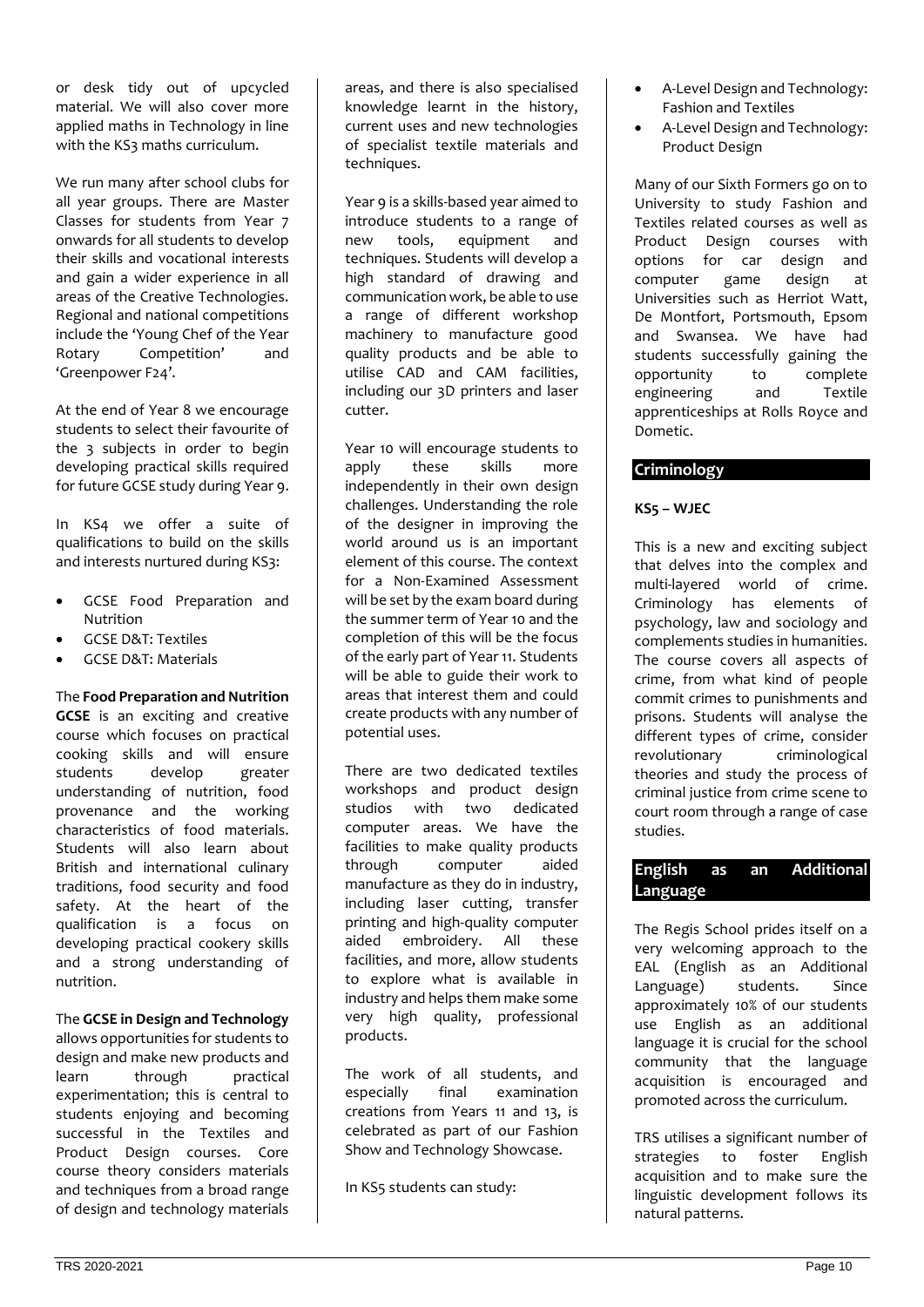We have put robust systems in place to make sure that our EAL community's needs are met. Our EAL students' achievement and progress are monitored on a regular basis and additional provision and support are available. Students, for whom English is an additional language, can rely on experienced<br>staff members to provide members to provide comprehensive and curriculumrelated linguistic support.

#### **Geography**

Geography is the study of place and the relationship between people and their environment. In Geography students study the physical features of the earth such as rivers and plate tectonics as well as the human features for example the built environment and population. Geography plays a central role in all our lives on a daily basis and it is vital to learn and understand how our world operates and our place in this system.

#### **KS3**

Geography in Key Stage 3 is taught through a range of modules where<br>students will develop key develop key knowledge of people, place and the environment. In addition, each module will cover a range of basic geographical skills such as map reading, interpreting graphs and evaluation.

#### **KS4 Geography – Edexcel Geography B**

In GCSE Geography students further develop their geographical knowledge of place and their geographical enquiry skills. The course has 3 key themes of global geographical issues, UK geographical issues and people and environmental issues. Students will learn to apply their knowledge from the classroom to their lives outside of school and have the opportunity to carry out research.

**KS5 Geography – Edexcel** 

In the Sixth Form, Geography has been a popular and successful subject, with many students going on to higher education. Geography (and its related subjects like Geology and Environmental Science) opens a variety of career opportunities in industry, commerce, local and central government and education.

Fieldwork is compulsory as part of the course and the students will investigate both physical and human geography over 4 days which will provide an introduction to the nature and process of a highquality geographical enquiry

The Department has access to good ICT facilities. The new resources will allow us to develop the student's use of Geographical Information Systems (GIS) which is now a big part in decision making by Government and Commerce.

## **Health and Social Care**

Health and Social Care is introduced as an option at Key Stage 4. It is concerned with the health and wellbeing of all individuals at all ages. The courses offered combine favourably with all other subjects and make a significant contribution to helping students in chosen career pathways. We currently run the BTEC Level 2 in KS4

BTEC is a vocational option, suitable for students wishing to follow a work-related learning qualification suitable for a range of industry sectors.

There is a natural progression into post 16 education with an opportunity for accelerated learning.

At Sixth Form level Health and Social Care is also offered as a Level 3 triple BTEC Diploma and is a real strength in the school. Results are consistently high with students consistently outperforming their target grades. Students who have studied this have gone on to have successful careers in the Health and

Social Care industry as well as the Nursing and Child Care industries.

## **History**

#### **KS3**

At Key Stage 3 students study a broad range of historical events and develop a variety of historical skills. During your time in history you will study history in mixed ability groups with 3 lessons per fortnight. Students study the history of Britain and the wider world from 1066 and cover topics such as the Reformation, an evaluation of the British Empire, the abolition of slavery and World War II. Students are assessed against skills linked to progression to GCSE.

We aim to offer a range of learning experiences for students of all abilities, and use resources suited to all ability levels. Children work to develop skills as independent learners by answering a range of enquiry questions.

#### **KS4 – Edexcel**

In GCSE History students will study 4 modules: Nazi Germany, History of Medicine, the Cold War and Elizabethan England. These are all assessed through examinations at the end of the course.

#### **KS5 – OCR**

In the Sixth Form History is a very<br>popular subject. Student's subject. Student's knowledge is extended by learning about new periods in history such as<br>the French Revolution and the French Revolution and Napoleon, Britain 1930-97, Civil Rights in America and through an independent study. Students are pushed to think critically about evidence and to develop their own opinions about historical controversies.

## **Modern Foreign Languages**

Bonjour! Guten Tag! Hola! Ciao! Do your future plans include travelling the world, making new friends and having unforgettable experiences?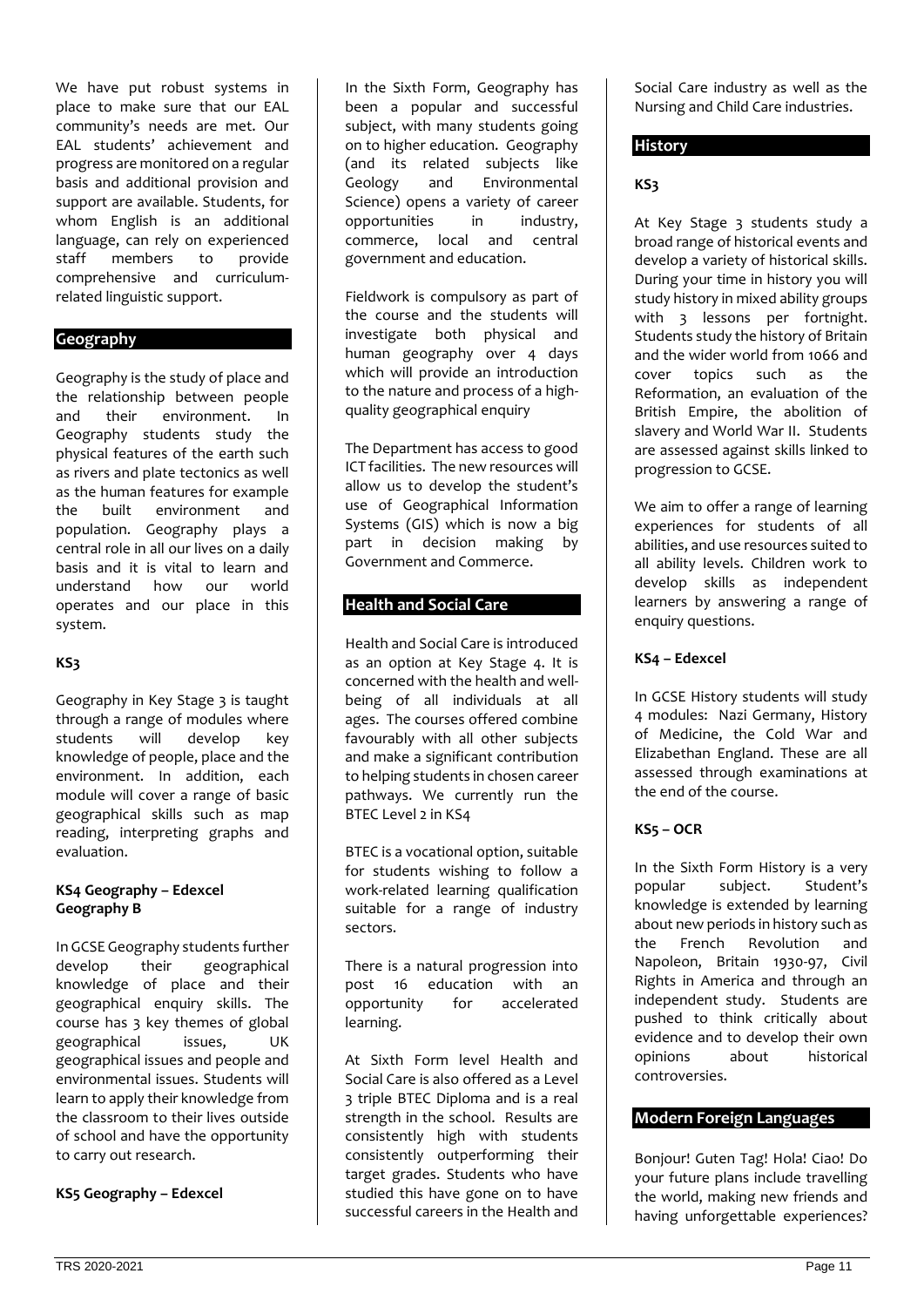Studying a language creates opportunities and, in an everchanging workplace, being able to communicate in another language is a highly desirable skill.

In Key Stage 3, pupils study either French or Spanish. Lessons focus on developing pupils' reading, writing, speaking and listening abilities as well as building vocabulary knowledge. There is also an emphasis on celebrating the differences in culture between the countries and from Year 9, pupils can participate in trips to countries where the target language is spoken.

Focussing on one language at Key Stage 3 gives pupils the skills and knowledge to be able to continue to GCSE level in Key Stage 4. There is also the opportunity for pupils to study this language at A' level in the Sixth Form.

# **Music**

In Music, the emphasis is on developing students' creativity as well as their understanding and enjoyment of music. Students learn a wide range of basic music skills throughout key stage 3. Pupils compose and perform their own choice of music as well as learning about the importance of music in society and different cultures. Our music rooms are extensively equipped with a vast range of music technology. Additionally, we have a recording studio and rehearsal spaces for small groups and bands. We encourage pupils to make full use of these facilities after school.

Sixth Form students take the BTEC Music Performing course; this is the National Extended Certificate in Music, which is equal to 1 A level pass. Part of the course requires students to give public performances in their own choice of musical style. Composition and technology work are also part of the course and students use our highquality digital recording facilities.

There are a wide variety of extracurricular clubs available to students which provide opportunities to develop and extend instrumental and vocal skills. Students are encouraged to join the choir and there are also opportunities for each year group to become part of 'The Regis Rock School'. The 'West Sussex Music Service' and 'Inclusive Music and Movement' provide a wide range of<br>lessons on instruments. so instruments, so pupils are able to continue any tuition they started in junior school, or to start lessons at any time.

We encourage pupils who are studying Music in Years 10-13 to take up lessons to support them with their Level 2 BTEC Award Music course at Key Stage 4. Various instrumental groups rehearse each week after school together, with additional sessions for BTEC students.

Musicians take part in concerts, shows and main events throughout the year, including Awards Evening, 'The Big Sing', 'Musicality', and charity performances. The Music department is also heavily involved in the school's annual large-scale musical production and we provide a range of opportunities for pupils to watch and participate in public performances.

# **PE**

The Regis School is a Specialist Sports College which allows us to offer a wide range of sporting opportunities. You will have the chance to continue to access familiar activities such as netball, football, swimming, cricket, rugby and rounders and try new activities such as trampolining, climbing, handball and softball. In addition, you will have the opportunity to develop leadership skills through programmes and qualifications that run throughout all key stages at the school. For those who wish to apply to be a sports leader, opportunities will arise to work with students in

younger year groups and from local primary schools.

At Key Stage 4 students can opt to study a BTEC Level 2 in Sport (Equivalent to one GCSE) which enables students to work both practically and in a theory setting. There are further opportunities to study sport related courses in the Sixth Form which include the BTEC Level 3 Extended Diploma in Sport (Equivalent to three A-Levels), as well as the Subsidiary Diploma in Sport (equivalent to one A-Level). In addition to this there are options to study Sports Leadership as well as many other enrichment activities.

The outstanding facilities at the school are enjoyed by all our pupils, including significant use of the Arena Sports Centre facilities and the Gym. Whole school House events such as the Winter, Summer and Paralympic Sports Days are accessible to all students and give the opportunity to experience a variety of different roles such as participant, coach, leader or official.

You will have access to a varied and exciting programme of extracurricular activities taking place on 4 out of 5 week days. We have specialist teachers and coaches who run these activities to a high standard as well as opportunities to try sports that you may never have taken part in. We encourage each of you to take part in at least one activity a week and are always looking to increase the number of activities on offer should there be the demand. Extra-curricular fixtures provide further opportunities for students to compete in a variety of sports activities locally, regionally and nationally.

# **Performance Studies**

#### **Dance**

In Years 7 and 8, Dance features as part of Performance Studies, where students study Drama but have at least half a term's worth of Dance lessons (in each year) which are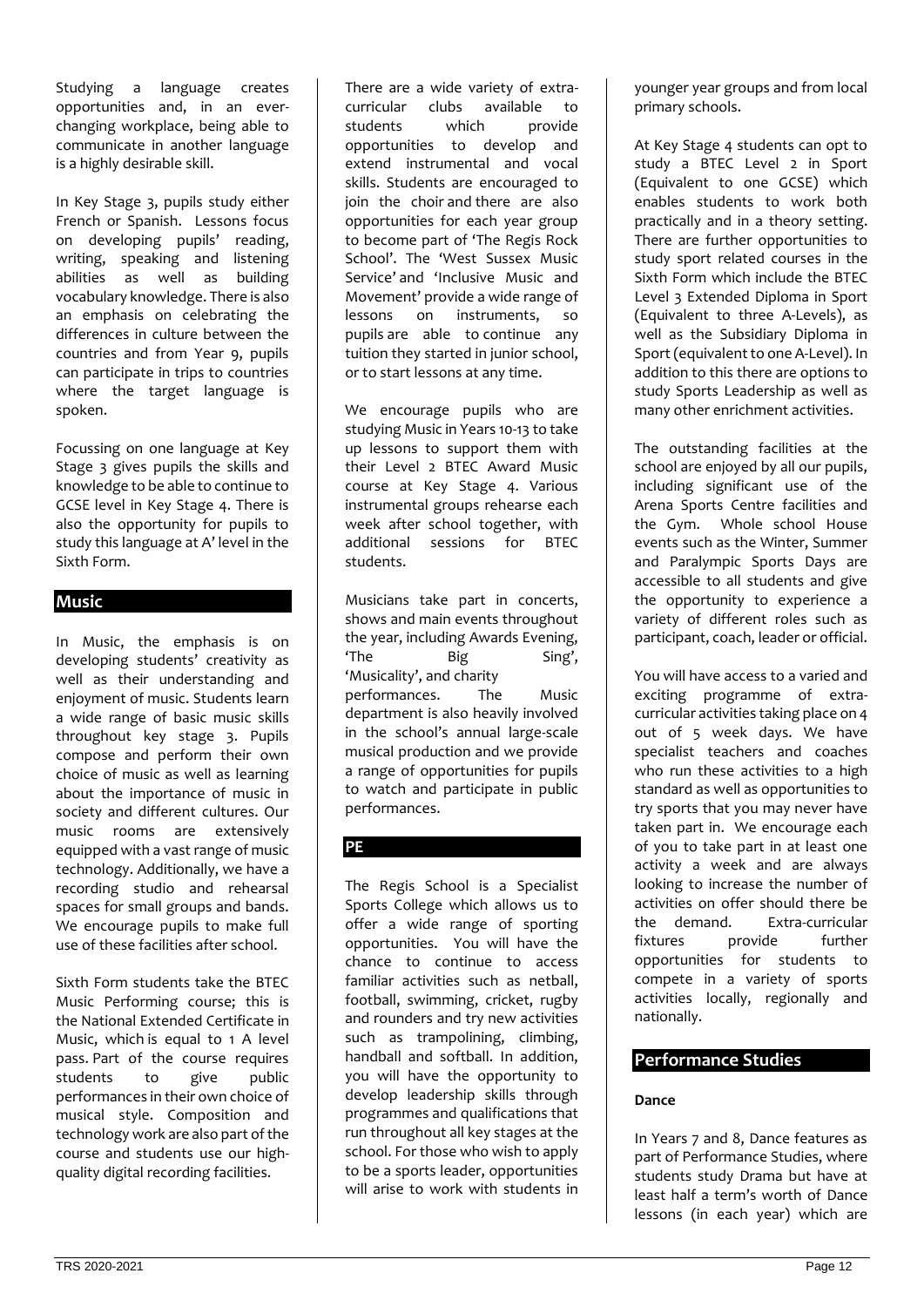taught in the fully equipped dance studio. Pupils study a range of dance genres and topics in Years 7 **and 8, such as 'Capoeira and Hip** Hop' as well as 'Shaolin Monks and Swan Song.' We use the Dance curriculum to address aspects of creativity, respect and independent learning, and pupils are encouraged<br>to share and discuss their to share and discuss performance work.

Pupils have the opportunity to continue their Dance studies at GCSE level in Years 10 and 11 and follow the AQA Dance syllabus which involves performing, choreography as well as learning and studying set works and set phrases.

Pupils may also opt to continue their Dance studies by taking Dance as part of the BTEC Performing Arts course in the Sixth Form. This is a vocational course with a focus on rehearsal and performance techniques and includes regular performance opportunities.

We provide regular opportunities for pupils to perform and share their achievements in Dance, including the GCSE Dance shows, KS3 dance clubs, and local performances. Pupils enjoy, achieve and stay healthy through the dance curriculum at The Regis School.

#### **Drama**

In Drama lessons, students actively engage in an experiential and practical mode of learning that blends intellectual and emotional experience. This offers a unique means of enquiry that contributes to the students being able to develop a strong sense of self and understanding of the world.

Across all key stages acting, staging, design and presentation skills are taught through the study of a range of texts and topics which enable students to devise, interpret, analyse and evaluate dramatic forms and style. This inevitably develops confidence and self-esteem and also provides

students with a range of skills and understanding transferable to a wide variety of pathways - not just within the performing arts but all<br>professions that require. professions that require,<br>interpersonal skills, teamwork, interpersonal leadership, creativity, problem solving and the ability to present idea.

In Year 7, the students' first project is based around the theme of 'science fiction', helping to frame their understanding of Drama as a highly imaginative subject, which encourages us to be curious about the world and what it means to be human. Following this, other first year topics include a historical murder mystery, exploring life as 'Evacuees' and 'African Theatre'. In Year 8, students continue to develop confidence, creativity and collaboration skills whilst exploring genres such as melodrama and silent film, visiting an abandoned manor house and developing the story of its inhabitants, as well as practically exploring Shakespeare's *Romeo and Juliet* and other key texts. With a firm understanding of how to create work, students in Year 9, use their knowledge of drama to explore more serious issues and themes and learn how to present more sensitive content. More serious projects are contrasted with light-hearted topics such as exploring a comedic play text that parodies Alfred Hitchcock's 1935 film: *The 39 Steps*.

The GCSE Drama course is a popular and highly successful option in Years 10 and 11. The course is fun and exciting and provides the opportunity for all students to further develop their confidence and communication skills. We offer the opportunity for students to be entered as both performers and designers which involves developing design skills for lighting, sound, set or costume. The syllabus we follow is Edexcel.

At Sixth Form level, we offer the Level 3 BTEC Performing Arts Foundation Diploma course for students who wish to develop their

performance understanding as well as their acting skills at a high level. This course prepares students in the Sixth Form for a wide variety of higher education opportunities.

The school has two fully equipped drama studios with brilliant sound and lighting equipment. In these spaces, we present a range of students' work to audiences. Events of this nature which are put on by the department include: a largescale production and smaller productions of GCSE and BTEC Sixth form work.

Extra-curricular clubs provide opportunities for pupils to further develop the skills learnt in lessons and develop their creativity. We also arrange opportunities for students to experience a range of performances through trips and visits from professionals, including links with the Chichester Youth Theatre and Chichester Festival Theatre. Our Sixth Form drama students are encouraged to develop their leadership skills by running extra-curricular clubs and delivering a Theatre in the Community project in the summer term. We also have links with local theatres and theatre practitioners, providing students with a range of professional experiences.

# **Politics**

#### **KS5 – Edexcel**

Students study the political systems of the UK and USA. Issues investigated include democracy and participation, the representative process and what it entails to govern both countries. Politics also involved the study of the influence of the mass media on both the USA and UK political systems and the study of key political ideologies Socialism, Conservatism, Liberalism and Feminism.

### **Religious Studies**

You will study RS from Year 7 to Year 9. Over the course of your time at The Regis School you will explore